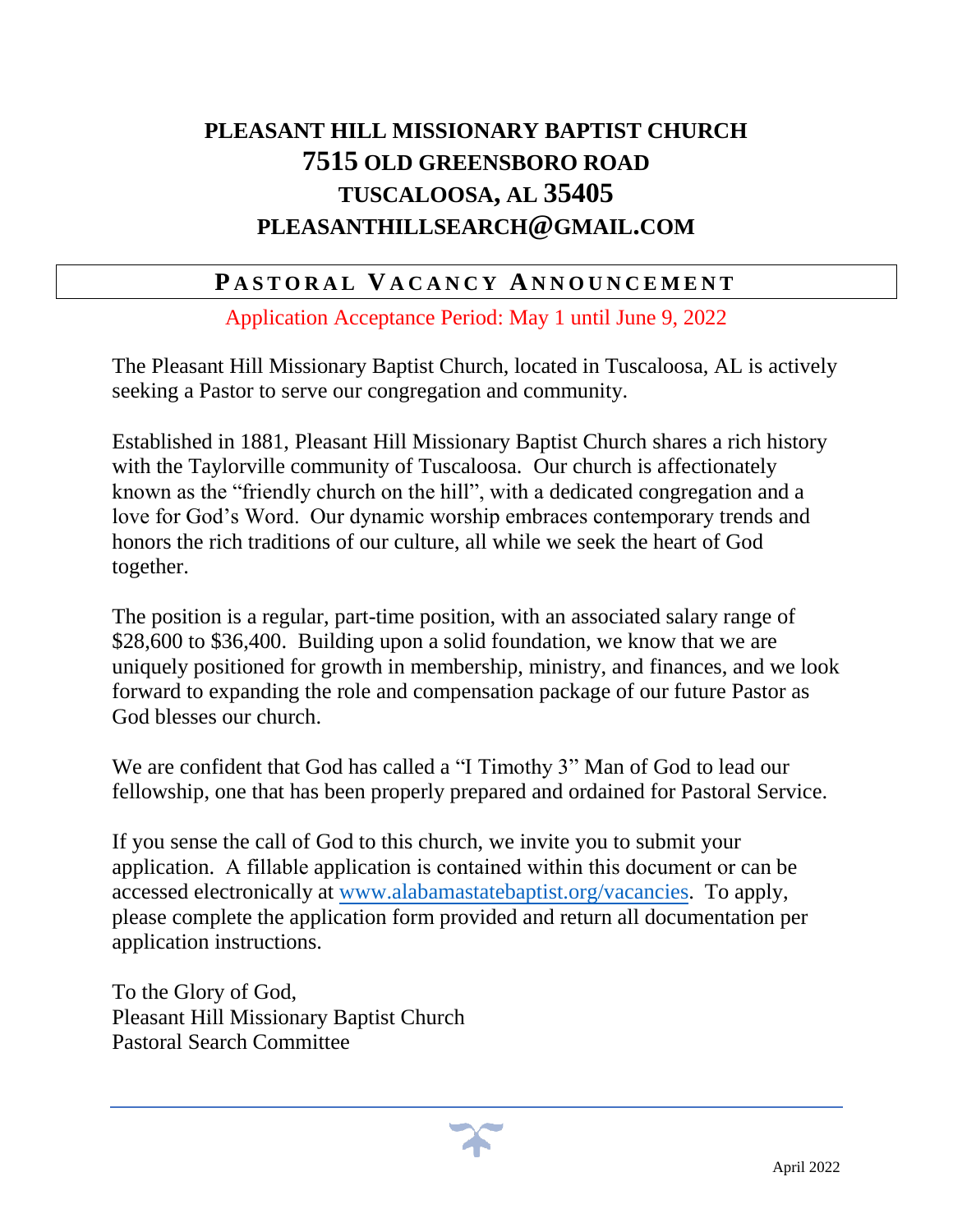# **PLEASANT HILL MISSIONARY BAPTIST CHURCH 7515 OLD GREENSBORO ROAD TUSCALOOSA, AL 35405**

## **P ASTORAL P OSITION D E S C R I P T I O N**

The Pastor is responsible to the church for leading the church to determine its mission and move toward the attainment of its mission. He proclaims the gospel and provides pastoral care for people in the church and the community. He serves as a facilitator to involve church members in the work of the church so that its divine mission can be achieved.

His responsibilities include but are not limited to the following:

- 1. Proclaim the gospel and lead church members in the proclamation of the gospel in the church and community.
- 2. Care for persons and lead church members to care for persons in the church and the community
- 3. Provide administrative leadership to guide the church in the attainment of its divine mission.
- 4. Provide leadership for congregational services, and lead in conducting the church ordinances (The Lord's Supper and Baptism).
- 5. Conduct Wedding Ceremonies and Funeral Services.
- 6. Work closely with the Deacons in their training and performance of their work of proclamation, caring, and building up of the church fellowship.
- 7. Serve as Chairman of the Church Council and provide administrative leadership for the total church program.
- 8. Supervise church staff members according to the plan of staff organization and provide for staff training and development.
- 9. Ensure that the church staff members perform their duties according to the job description provided.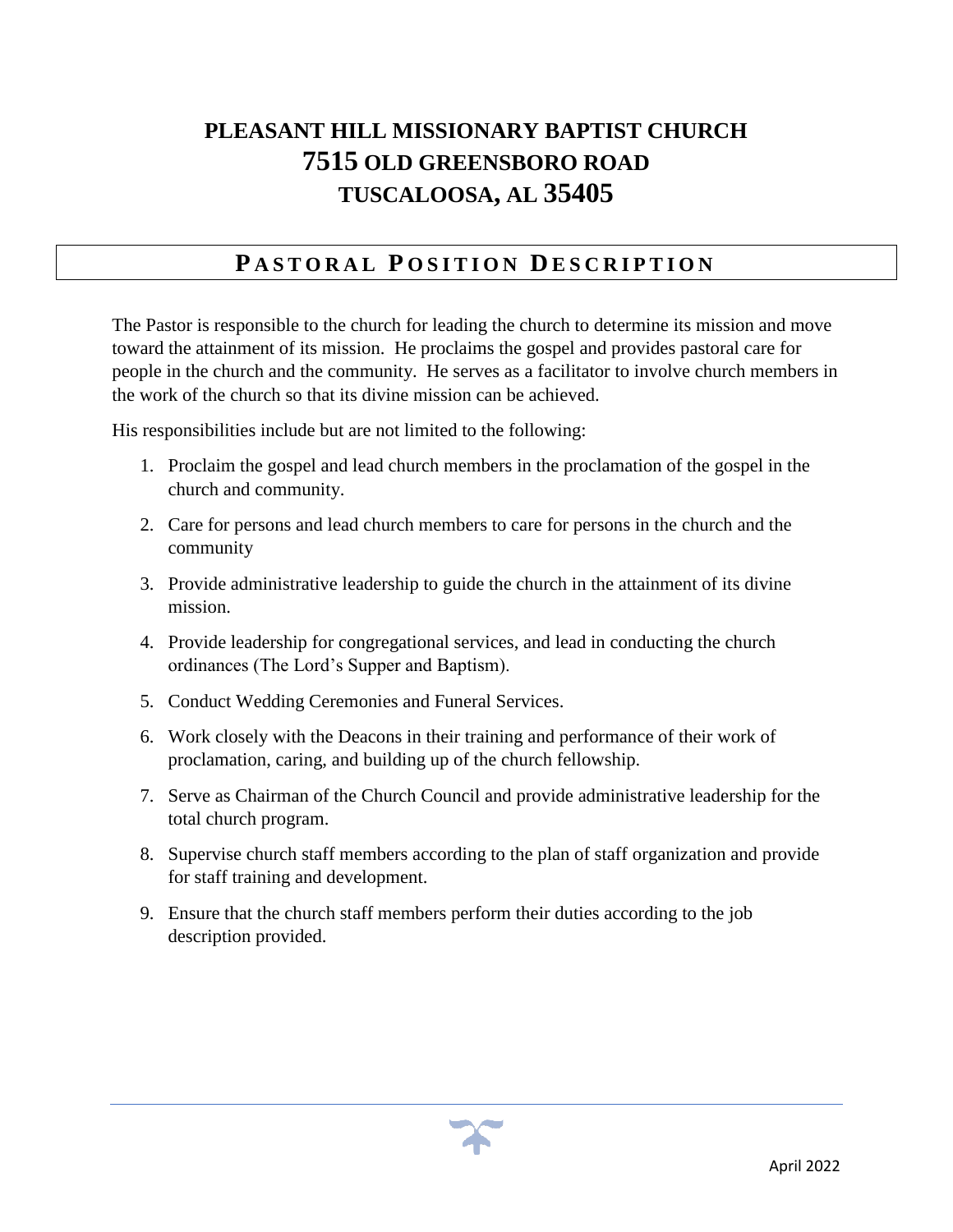# **PLEASANT HILL MISSIONARY BAPTIST CHURCH 7515 OLD GREENSBORO ROAD TUSCALOOSA, AL 35405**

# **PASTO R A L P R O F I L E**

### Statement of Qualifications

All questions must be answered and the data given must be clear and comprehensive. Please do not leave any section blank. However, if there is a section that does not apply, please write 'Not Applicable.'

| <b>Candidate Name:</b>                                                 |                                                                                                                                                                                                                |
|------------------------------------------------------------------------|----------------------------------------------------------------------------------------------------------------------------------------------------------------------------------------------------------------|
| <b>Birth Date:</b>                                                     | Cell #: $\qquad \qquad \qquad$                                                                                                                                                                                 |
| Driver License # (State):                                              |                                                                                                                                                                                                                |
| <b>Physical Address:</b>                                               |                                                                                                                                                                                                                |
| <b>Mailing Address:</b>                                                |                                                                                                                                                                                                                |
| <b>Email Address:</b>                                                  |                                                                                                                                                                                                                |
|                                                                        | I have been water baptized by emersion: $\Box$ Yes<br>N <sub>0</sub>                                                                                                                                           |
| Home Church Name:                                                      |                                                                                                                                                                                                                |
| Pastor of Home Church:                                                 |                                                                                                                                                                                                                |
| Home Church Address:                                                   |                                                                                                                                                                                                                |
| Current Employment: $\Box$ W-2 Employee                                | Self-Employed<br>Other                                                                                                                                                                                         |
| which the record has not been sealed or expunged? $\Box$ Yes $\Box$ No | Have you ever been charged or convicted of a felony; a misdemeanor involving any violent act, use or<br>possession of a weapon; an act of dishonesty; or of any sex-related or child-abuse related offense for |
| If so, when, where and why?                                            |                                                                                                                                                                                                                |
|                                                                        |                                                                                                                                                                                                                |
|                                                                        |                                                                                                                                                                                                                |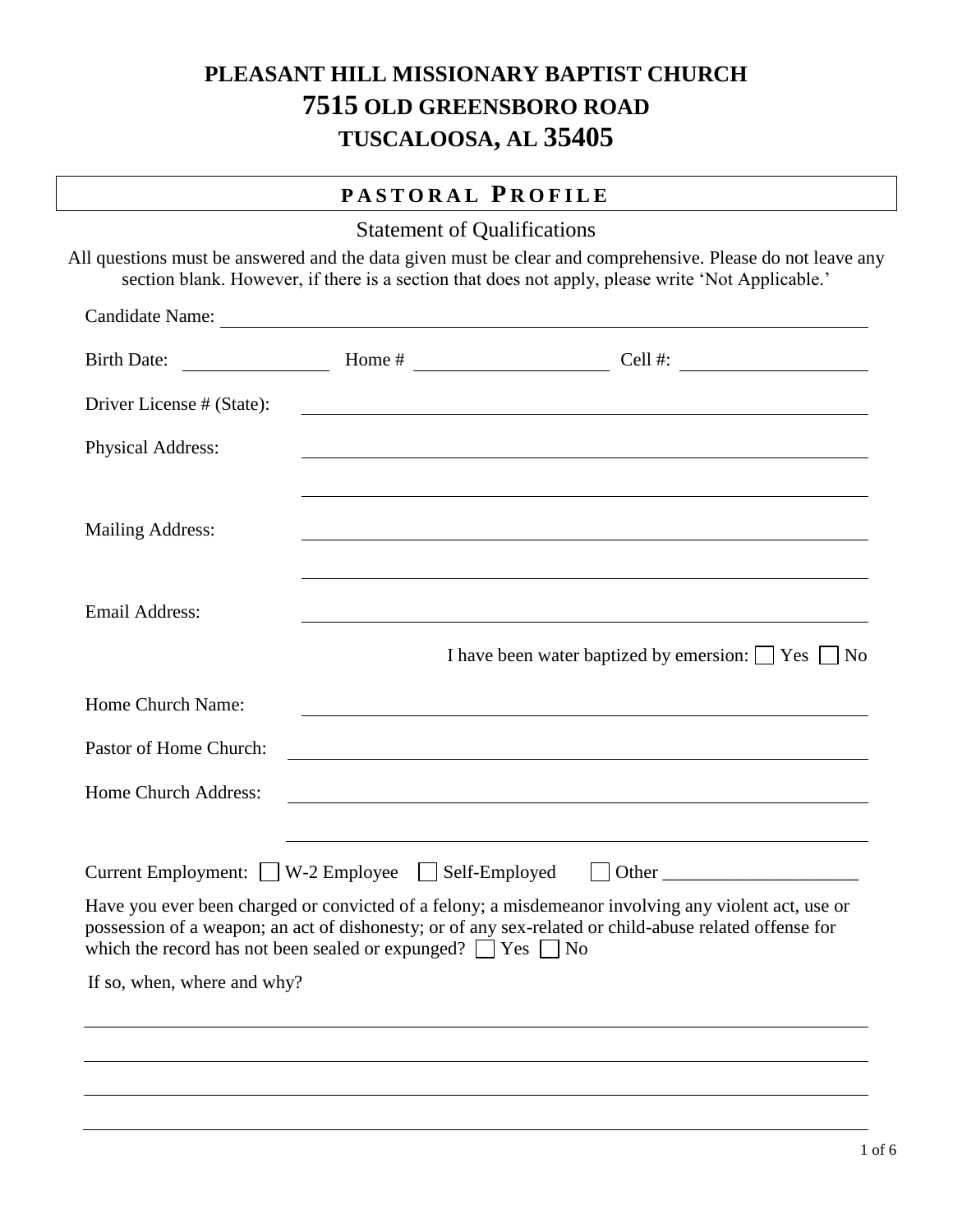|  | <b>Number of years served in Pastoral Ministry:</b> | <b>Years</b> |
|--|-----------------------------------------------------|--------------|
|--|-----------------------------------------------------|--------------|

Estimated number of active members at prior or current church: \_\_\_\_\_\_\_\_\_\_\_\_\_\_\_\_\_

Number of persons on prior or current church payroll: \_\_\_\_\_\_\_\_\_\_

Estimated number of persons coming to Christ under your leadership: \_\_\_\_\_\_\_\_\_

List contact information for all churches served:

| <u> 1989 - John Stein, Amerikaansk politiker (</u>                                                                                                                                                        |       |
|-----------------------------------------------------------------------------------------------------------------------------------------------------------------------------------------------------------|-------|
| <b>Church Name</b>                                                                                                                                                                                        | Dates |
| Address                                                                                                                                                                                                   |       |
|                                                                                                                                                                                                           |       |
| $2.$ Church Name                                                                                                                                                                                          | Dates |
| Address                                                                                                                                                                                                   |       |
| $\frac{3}{2}$                                                                                                                                                                                             |       |
| <b>Church Name</b>                                                                                                                                                                                        | Dates |
| Address                                                                                                                                                                                                   |       |
|                                                                                                                                                                                                           |       |
|                                                                                                                                                                                                           |       |
|                                                                                                                                                                                                           | Dates |
| ,我们也不会有什么。""我们的人,我们也不会有什么?""我们的人,我们也不会有什么?""我们的人,我们也不会有什么?""我们的人,我们也不会有什么?""我们的人                                                                                                                          |       |
|                                                                                                                                                                                                           |       |
|                                                                                                                                                                                                           | Dates |
|                                                                                                                                                                                                           |       |
|                                                                                                                                                                                                           |       |
| Number of years served as an Associate Minister: Vears<br>List contact information for all churches served:<br><b>Church Name</b><br>Address<br>2.<br><b>Church Name</b><br>Address<br><b>Church Name</b> | Dates |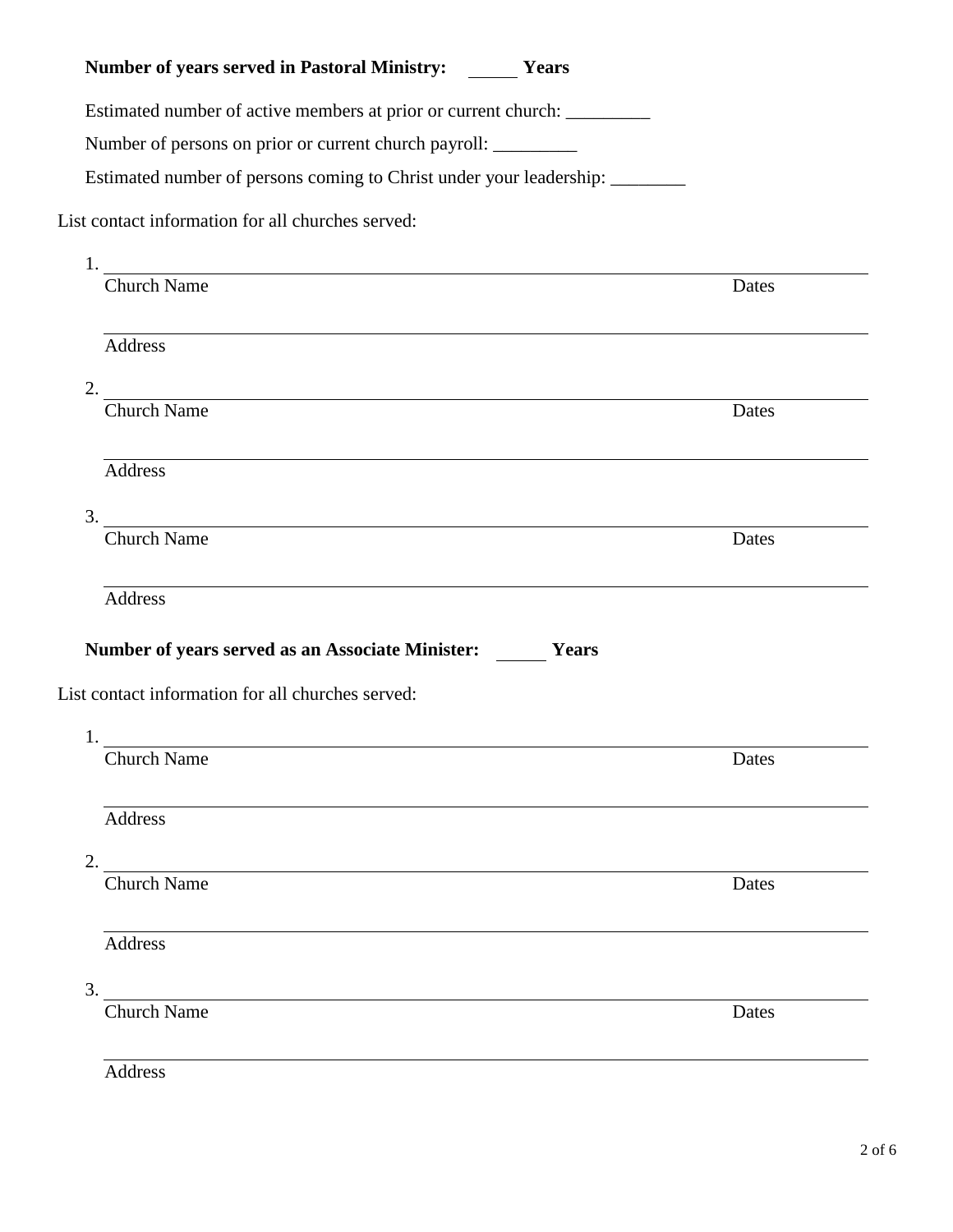|  |  | Any other ministerial and/or Christian vocational positions held? $\Box$ Yes $\Box$ No |  |  |  |  |
|--|--|----------------------------------------------------------------------------------------|--|--|--|--|
|--|--|----------------------------------------------------------------------------------------|--|--|--|--|

| If so, which ones? |  |  |
|--------------------|--|--|
|                    |  |  |
| ി                  |  |  |
| ◠<br>◡             |  |  |

### JOB REFERENCES

List three (3) jobs held most recently. Supply name, telephone number, address and type of work done. (Please give us references that will allow us to contact them for an interview).

| 1. Business/Organization Name | <u> 1989 - Andrea Barbara, amerikan personal di personal dengan personal dengan personal dengan personal dengan </u> |
|-------------------------------|----------------------------------------------------------------------------------------------------------------------|
|                               |                                                                                                                      |
|                               | Supervisor Name                                                                                                      |
|                               | Telephone                                                                                                            |
| Email                         | <u> 1989 - Johann John Stein, markin fan it ferstjer fan de ferstjer fan it ferstjer fan de ferstjer fan de fers</u> |
|                               | Type of work performed                                                                                               |
|                               |                                                                                                                      |
|                               |                                                                                                                      |
| 2. Business/Organization Name |                                                                                                                      |
|                               | Business/Organization Address                                                                                        |
|                               | Supervisor Name                                                                                                      |
|                               | Telephone                                                                                                            |
| Email                         |                                                                                                                      |
|                               | Type of work performed                                                                                               |
|                               |                                                                                                                      |
| 3. Business/Organization Name | <u> La Carlo Carlo Carlo Carlo Carlo Carlo Carlo Carlo Carlo Carlo Carlo Carlo Carlo Carlo Carlo Carlo Carlo Car</u> |
|                               |                                                                                                                      |
|                               |                                                                                                                      |
|                               | Telephone                                                                                                            |
| Email                         | <u> 1989 - Johann Stein, marwolaethau a bhann an t-Amhair ann an t-Amhair an t-Amhair an t-Amhair an t-Amhair an</u> |
|                               | Type of work performed                                                                                               |
|                               |                                                                                                                      |
|                               |                                                                                                                      |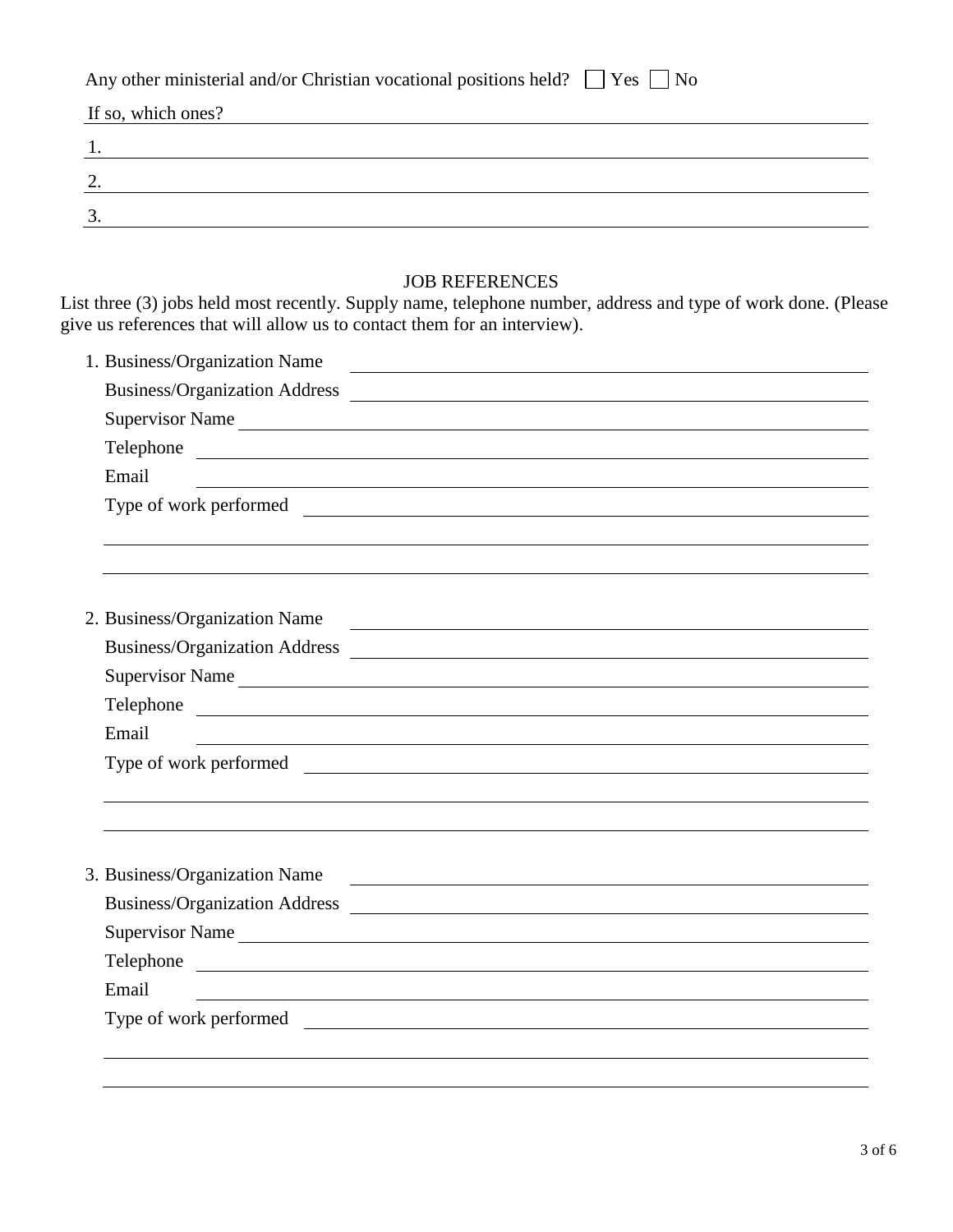### SPIRITUAL GIFTS SELF-ASSESSMENT

Please self-assign a percent to each spiritual gift listed below based upon discernment or understanding of your own giftedness. The combined total for all must equal 100%. You may reference the spiritual gifts inventory scripture references with key and definitions included in the final pages of your application package as a reference in completing this section.

| <b>Spiritual Gift</b>         |          | % of Giftedness |
|-------------------------------|----------|-----------------|
| Wisdom<br>1.                  |          |                 |
| 2. Knowledge                  |          |                 |
| 3. Administration             |          |                 |
| 4. Apostleship                |          |                 |
| 5.<br><b>Shepherding</b>      |          |                 |
| <b>Faith</b><br>6.            |          |                 |
| 7. Miracles                   |          |                 |
| 8. Prophecy                   |          |                 |
| 9. Leadership                 |          |                 |
| 10. Giving                    |          |                 |
| 11. Compassion                |          |                 |
| 12. Healing                   |          |                 |
| 13. Discernment               |          |                 |
| 14. Teaching                  |          |                 |
| 15. Helping/Assistance        |          |                 |
| 16. Evangelism                |          |                 |
| 17. Servanthood               |          |                 |
| 18. Exhortation               |          |                 |
| 19. Tongues                   |          |                 |
| 20. Interpretation of Tongues |          |                 |
|                               | Total %: | 100%            |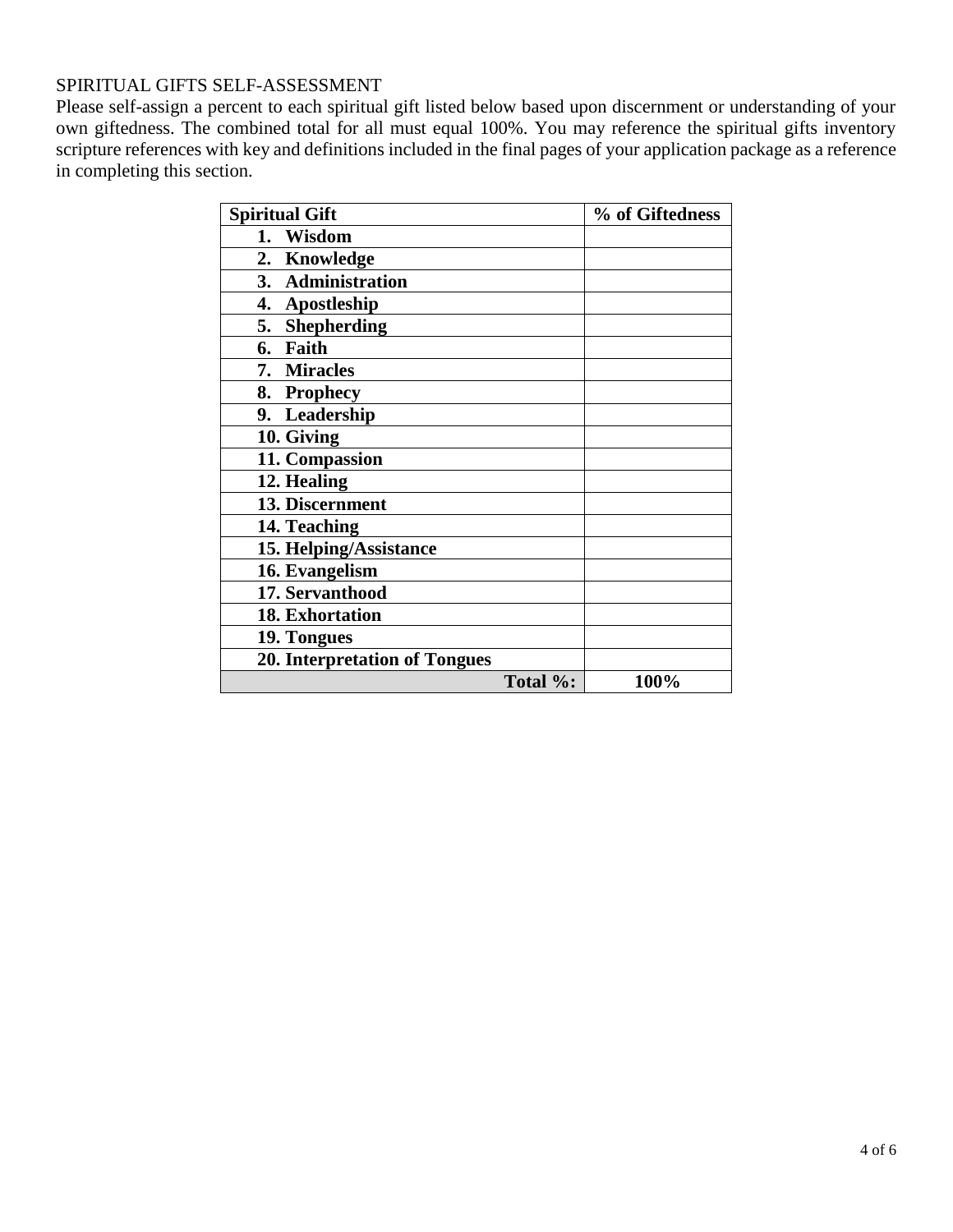I hereby certify that:

1. The above statements are true and complete to the best of my knowledge. I further understand that Pleasant Hill Missionary Baptist Church will keep all the information confidential and use such information only to verify the qualifications stated. Any false statement included by candidate shall constitute non-selection.

Candidate further understands and agrees that:

2. In connection with my application, I understand that Pleasant Hill Missionary Baptist Church, or its agents may conduct background investigations on me. I further understand that any offer of employment may be conditioned on the results of pre-employment screening tests, including, but not limited to, physical exam, drug/alcohol test, criminal history checks or suitability determination, driving record, consumer credit reports, job and personal reference reports, education reports, and worker's compensation reports. I also understand that this information will be requested from various public and private agencies, former employers and other entities, which may have knowledge of my background including claims involving me in the files of insurance companies.

I authorize, without reservation, any party or agency contacted by Pleasant Hill Missionary Baptist Church, or its agents to furnish any of the above mentioned or related information to them. I agree to hold harmless Pleasant Hill Missionary Baptist Church, its agents or individuals or agencies furnishing information for the pre-employment use of such information.

I acknowledge that no offer or promise of employment has been made, and that any future offer of employment will be "at-will".

I further certify that I am lawfully entitled to be employed in the United States of America.

Signature of Applicant: Date: Date:

Printed Name of Applicant: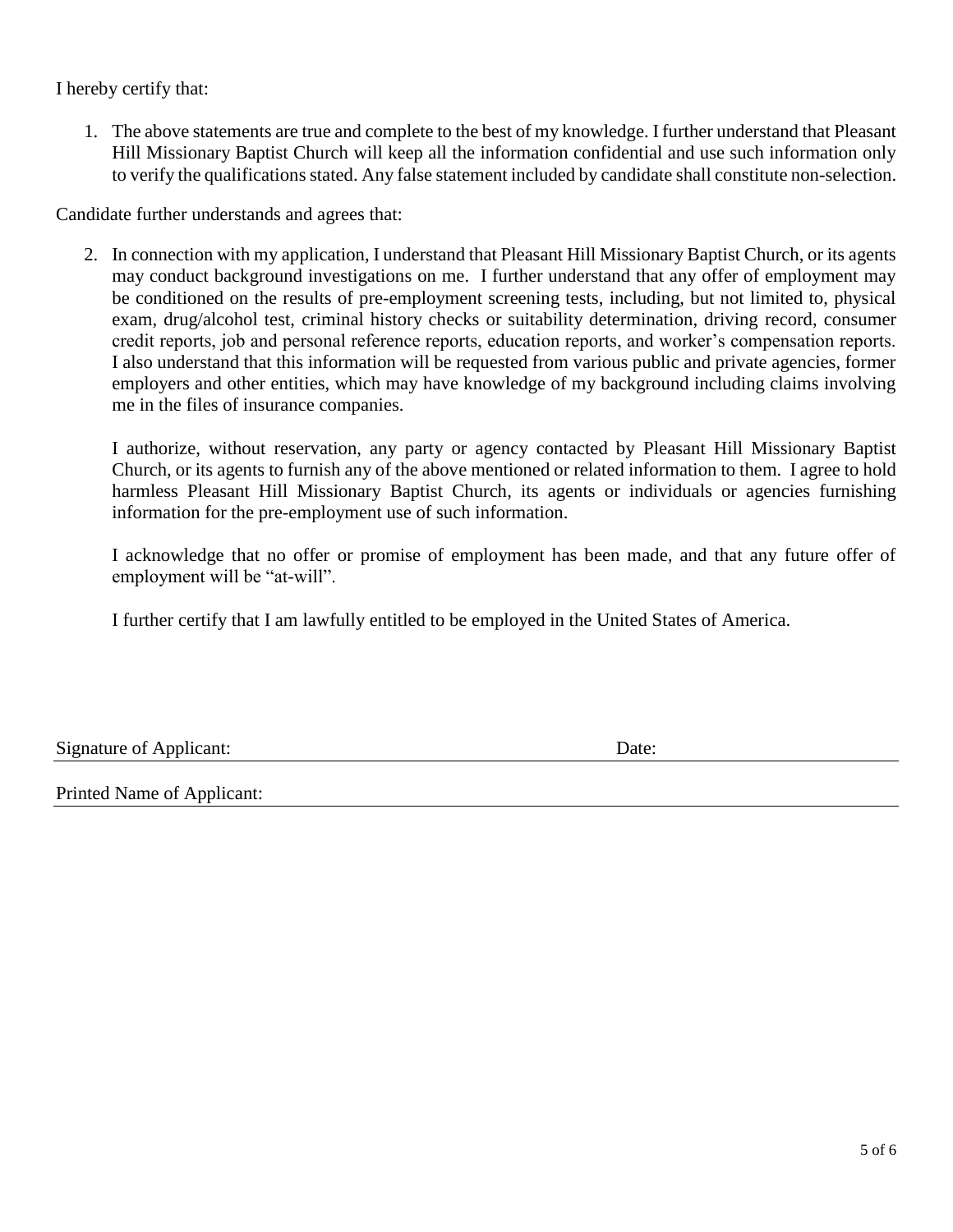### **Please attach to the application a copy of the following: \* REQUIRED**

- 1. \* Letter of Interest
- 2. \* Current Photo (at minimum: 5x7)
- 3. \* Resume
- 4. If Applicable: Official Education Transcripts (for post-secondary education only, email directly to: [pleasanthillsearch@gmail.com\)](mailto:pleasanthillsearch@gmail.com)
- 5. \* Ordination Certificate
- 6. \* Three (3) Sermon Recordings (recordings may be submitted by email to: [pleasanthillsearch@gmail.com](mailto:pleasanthillsearch@gmail.com)) Note: If sermon recordings are being submitted by email, in the subject of your message please type your '*First and Last Name' – Sermon Recordings*. Please check the correct response below. If you check 'Yes,' please ensure recordings are submitted before the submission deadline. I plan to submit my sermon recordings by electronic mail:  $\Box$  Yes  $\Box$  No
- 7. \* For all churches identified within this statement of qualifications, please attach a list of the names of each church's district association, name of district moderator and any contact information, and name of the deacon chairperson and any contact information.

### Application Acceptance Period: May 1 until June 9, 2022

*Complete Applications must be postmarked no later than June 9, 2022 and mailed to:* 

*Attn: Pastoral Search Committee Pleasant Hill Missionary Baptist Church 7515 Old Greensboro Road Tuscaloosa, AL 35405*

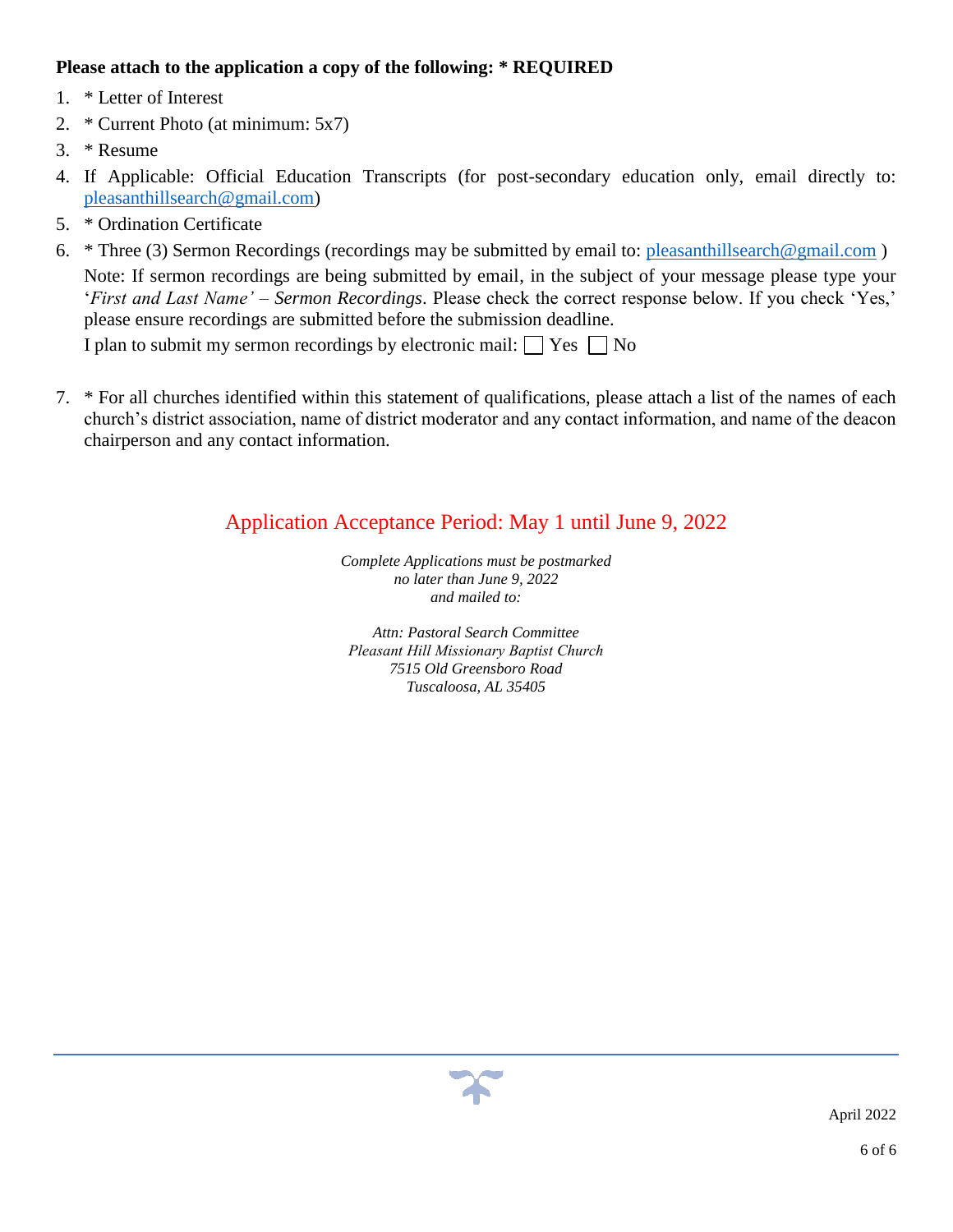## **Scripture Translations**

These categories are derived from Paul's listings of spiritual gifts in Romans 12:6-8; 1 Corinthians 12:4-11, 27-31; and Ephesians 4:11. The following contemporary translations from the Greekare by Dan R. Dick.

#### **Romans 12:6-8**

Each of us is gifted in unique ways, to the measure of grace given us by God; the gift of prophecy (speaking God's word) in proportion to one's faithfulness; the gift of servanthood, in service; the teacher, in teaching; the one who encourages, in encouragement; the giver, in generous stewardship; the leader, in diligence; the compassionate, in sacrificial kindness.

#### *Gifts listed:*

- 1. Prophecy
- 2. Servanthood
- 3. Teaching
- 4. Exhortation (Encouragement)
- 5. Giving
- 6. Leadership
- 7. Compassion

### **1 Corinthians 12:4-11**

There are many different gifts, but they all emerge from one Spirit; and there are many different ways to serve, but one Lord that we all serve; there are many things we can do, but it is God who directs us to do them. Everyone has been given a spiritual gift to use for the common good. To one person the Spirit gives wisdom, and to someone else knowledge by the exact same Spirit. Another receives the gift of faith, while the same Spiritgrants gifts of healing to another. To others the Spirit grants the gift of miracle working, or prophecy, or the discernment of spirits, or speaking in other tongues, or interpreting other tongues. All of these gifts are activated by the same Spirit, who grants gifts to each person as the Spirit chooses.

*Additional gifts listed:*  8. Wisdom 9. Knowledge

- 10. Faith
- 11. Healing
- 12. Miracles
- 13. Discernment
- 14. Tongues
- 15. Interpretation of Tongues

### **1 Corinthians 12:27-31**

Now you are the body of Christ, and each one of you is a member in it. God has appointed in the church first apostles, second prophets, then teachers, miracle workers, healers, helpers, administrators, and those who communicate in foreign tongues. Is everyone an apostle? Are all people prophets? teachers? miracles workers? Does everyone heal or speak in foreign tongues, or interpret those tongues? While it is right and good to pursue such gifts, I will show you an even more excellent goal.

*Additional gifts listed*: 16. Apostleship 17. Helping/Assistance 18. Administration

### **Ephesians 4:11-12**

The gifts that the Lord gave are these: apostleship, prophecy, evangelism, shepherding, and teaching so that everyone might equip the saints for ministry, to build up the body of Christ.

*Additional gifts listed:*  19. Evangelism 20. Shepherding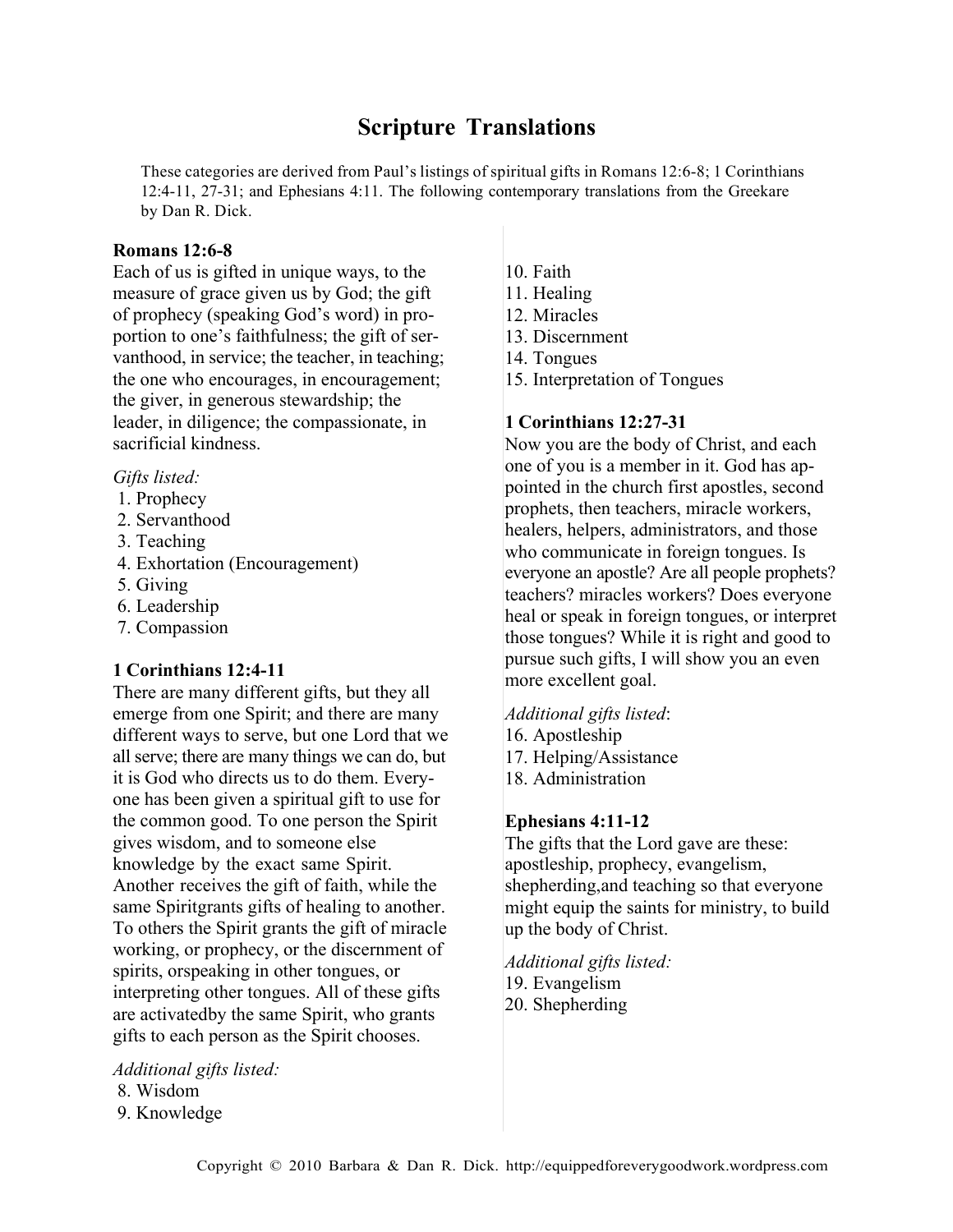# **Spiritual Gifts Inventory Key and Definitions**

| 1. Wisdom         | 11. Compassion                |
|-------------------|-------------------------------|
| 2. Knowledge      | 12. Healing                   |
| 3. Administration | 13. Discernment               |
| 4. Apostleship    | 14. Teaching                  |
| 5. Shepherding    | 15. Helping/Assistance        |
| 6. Faith          | 16. Evangelism                |
| 7. Miracles       | 17. Servanthood               |
| 8. Prophecy       | 18. Exhortation               |
| 9. Leadership     | 19. Tongues                   |
| 10. Giving        | 20. Interpretation of Tongues |
|                   |                               |

**Administration**—the gift of organizing human and material resources for the work of Christ, including the ability to plan and work with people to delegate responsibilities, track progress, and evaluate the effectiveness of procedures. Administrators attend to details, communicate effectively, and take as much pleasure in working behind the scenes as they do in standing in the spotlight.

**Apostleship—**the gift of spreading the gospel of Jesus Christ to other cultures and to foreign lands. Apostleship is the missionary zeal that moves us from the familiar into uncharted territory to share the good news. Apostles embrace opportunities to learn foreign languages, visit other cultures, and go to places where people have not had the opportunity to hear the Christian message. The United States of America is fast becoming a mission field of many languages and cultures. It is no longer necessary to cross an ocean to enter the mission field. Even across generations, we may find that we need to "speak other languages" just to communicate.

**Compassion—**the gift of exceptional empathy with those in need that moves us to action. More than just concern, compassion demands that we share the suffering of others in order to connect the gospel truth with other realities of life. Compassion moves us beyond our comfort zones to offer practical, tangible aid to all God's children, regardless of the worthiness of the recipients or the response we receive for our service.

**Discernment—**the ability to separate truth from erroneous teachings and to rely on spiritual intuition to know what God is calling us to do. Discernment allows us to focus on what is truly important and to ignore that which deflects us from faithful obedience to God. Discernment aids us in knowing whom to listen to and whom to avoid.

**Evangelism—**the ability to share the gospel of Jesus Christ with those who have not heard it before or with those who have not yet made a decision for Christ. This gift is manifested in both one-on-one situations and in group settings, both large and small. Evangelism is an intimate relationship with another person or persons that requires the sharing of personal faith experience and a call for a response of faith to God.

**Exhortation—**the gift of exceptional encouragement. Exhorters see the silver lining in every cloud, offer deep and inspiring hope to the fellowship, and look for and commend the best in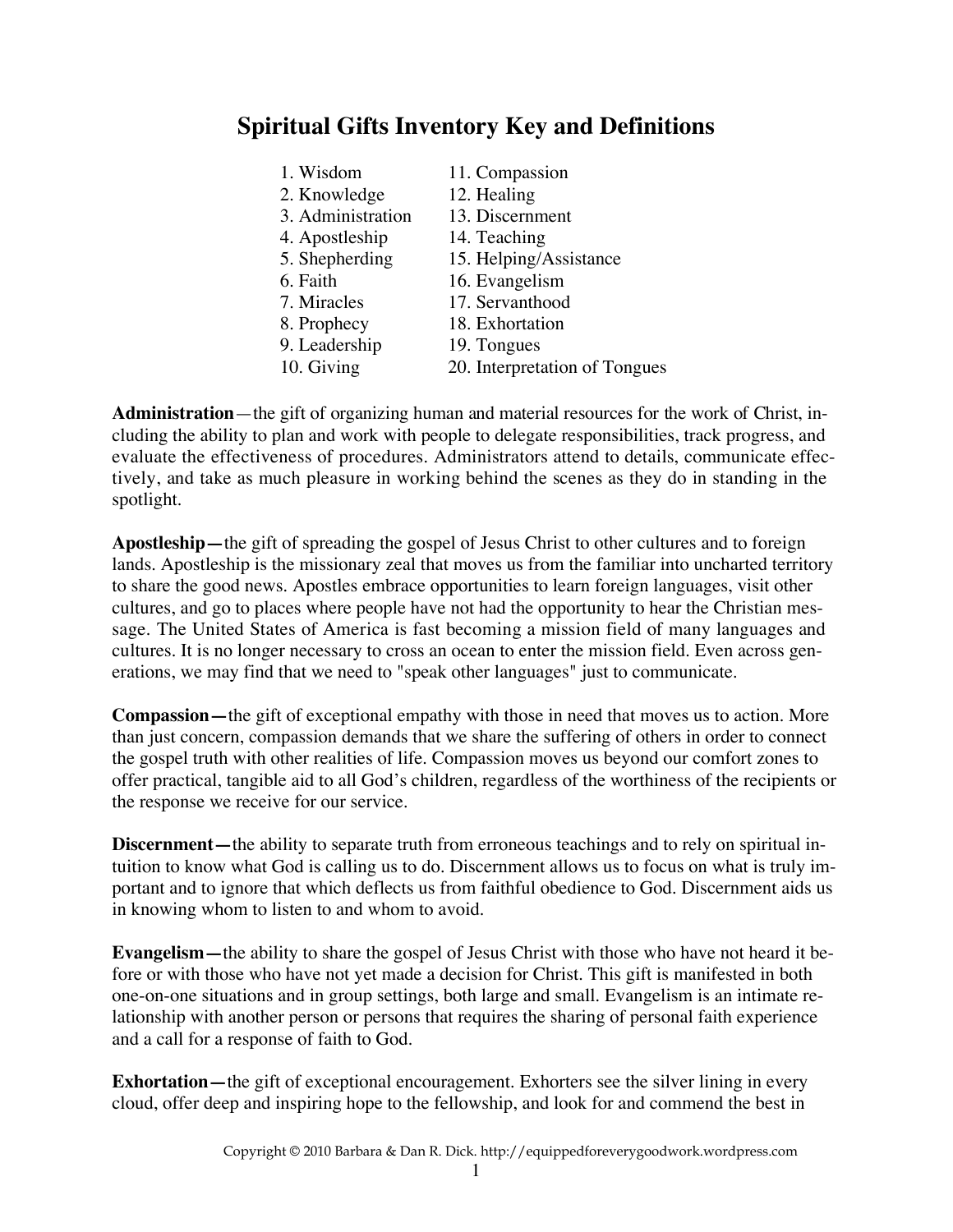everyone. Exhorters empower others to feel good about themselves and to feel hopeful for the future. Exhorters are not concerned by appearances; they hold fast to what they know to be true and right and good.

**Faith—the exceptional ability to hold fast to the truth of God in Jesus Christ in spite of pressures,** problems, and obstacles to faithfulness. More than just belief, faith is a gift that empowers an individual or a group to hold fast to its identity in Christ in the face of any challenge. The gift of faith enables believers to rise above pressures and problems that might otherwise cripple them. Faith is characterized by an unshakable trust in God to deliver on God's promises, no matter what. The gift of faith inspires those who might be tempted to give up to hold on.

**Giving—the gift of the ability to manage money to the honor and glory of God. Beyond the regu**lar response of gratitude to God that all believers make, those with the gift of giving can discern the best ways to put money to work, can understand the validity and practicality of appeals for funds, and can guide others in the most faithful methods for managing their financial concerns.

**Healing—**the gift of conducting God's healing powers into the lives of God's people. Physical, emotional, spiritual, and psychological healing are all ways that healers manifest this gift. Healers are prayerful, and they help people understand that healing is in the hands of God. Often their task is to bring about such understanding more than it is to simply erase negative symptoms. Some of the most powerful healers display some of the most heartbreaking afflictions themselves.

**Helping—**the gift of making sure that everything is ready for the work of Christ to occur. Helpers assist others to accomplish the work of God. These unsung heroes work behind the scenes and attend to details that others would rather not be bothered with. Helpers function faithfully, regardless of the credit or attention they receive. Helpers provide the framework upon which the ministry of the body of Christ is built.

**Interpretation of Tongues (***see also* **Tongues**)—the gift of (1) the ability to interpret foreign languages without the necessity of formal study in order to communicate with those who have not heard the Christian message or who seek to understand, or (2) the ability to interpret the gift of tongues as a secret prayer language that communicates with God at a deep spiritual level. Both understandings of the gift of interpretation of tongues are communal in nature: the first extends the good news into the world; the second strengthens the faith within the fellowship.

**Knowledge—the gift of knowing the truth through faithful study of Scripture and the human** situation. Knowledge provides the information necessary for the transformation of the world and the formation of the body of Christ. Those possessing the gift of knowledge challenge the fellowship to improve itself through study, reading of Scripture, discussion, and prayer.

**Leadership—**the gift of orchestrating the gifts and resources of others to accomplish the work of God. Leaders move people toward a God-given vision of service, and they enable others to use their gifts to the best of their abilities. Leaders are capable of creating synergy, whereby a group achieves much more than its individual members could achieve on their own.

**Miracles—the gift of an ability to operate at a spiritual level that recognizes the miraculous work** of God in the world. Miracle workers invoke God's power to accomplish that which appears